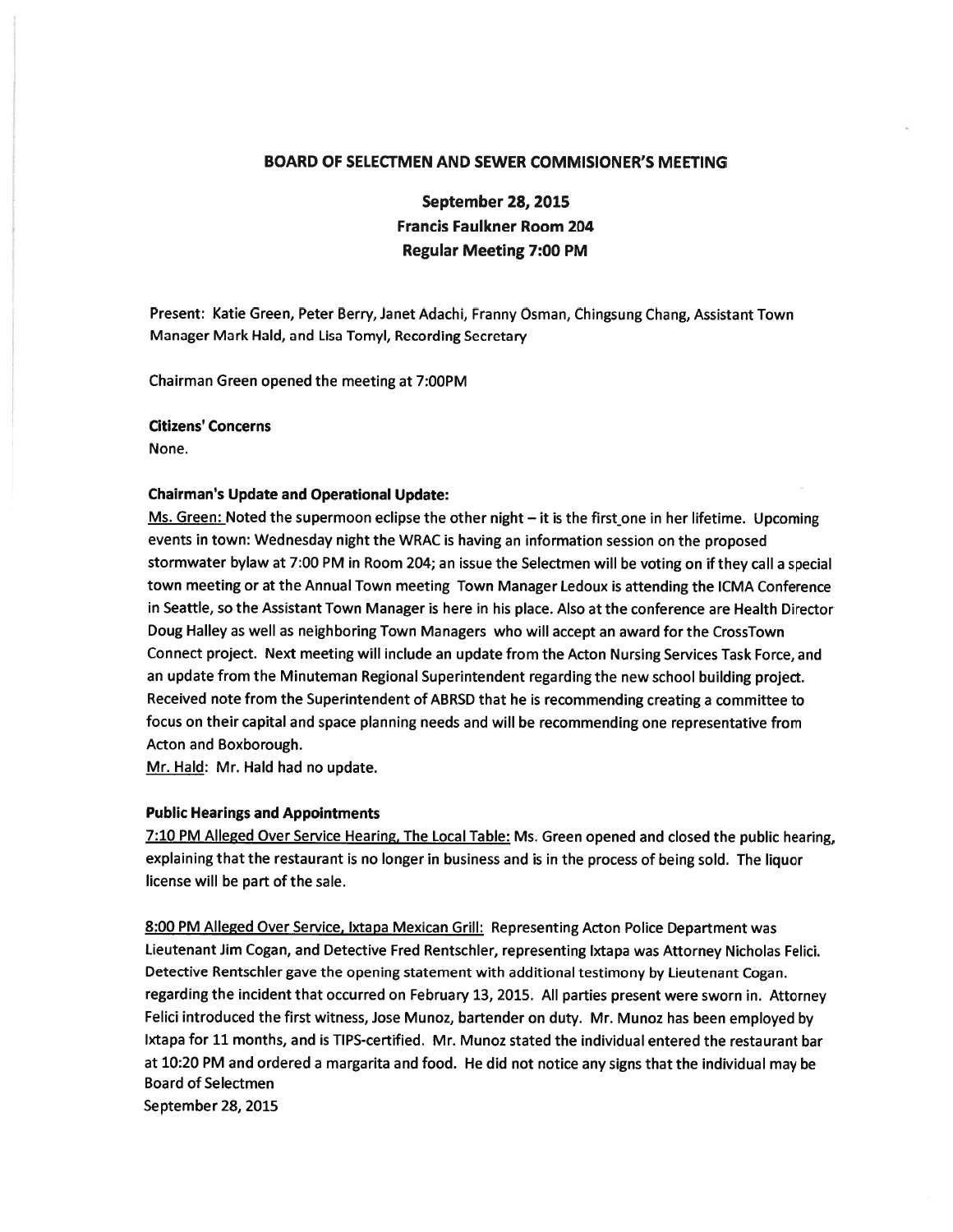intoxicated. The individual showed his ID and Mr. Munoz had no trouble understanding his speech (no slurring). The individual stayed about 40 minutes. Mr. Munoz noticed that the individual had trouble getting his coat on and asked the individual if he needed <sup>a</sup> cab. The individual stated he was not driving and was just going down the street. The next witness was Kassandra Hereford, Assistant Manager on duty. Ms. Hereford worked from 5:00 to close that evening. She stated there were <sup>a</sup> couple of people at the bar around 10-10:30 PM, and did not notice anything unusual. She is currently TIPS-certified and is familiar with signs of intoxication, and did not see any signs of intoxication from the individual, but did state that the individual had trouble putting on his jacket; she viewed the restaurant's video surveillance with Lieutenant Cogan <sup>a</sup> few days after the event. The next witness was Eric Brambilo, manager. He has been at the location for one year. He met with Lieutenant Cogan regarding the incident, viewed the video, and noted the individual stayed for approximately 40 minutes. The individual walked in and appeared fine, showed ID, ordered food, had water and <sup>a</sup> margarita, paid with <sup>a</sup> credit card and stood up to pu<sup>t</sup> on his jacket and had trouble putting it on, Mr. Munoz walked around the bar and asked if he wanted <sup>a</sup> cab (2-3 minute discussion). The DVR records up to 30 days and then deletes. Mr. Berry asked if there was audio on the recording, Mr. Brambillo stated no and that all employees are retrained every 3 months in TIPS certification. Mr. Brambillo also stated they have refused service to approximately 6-7 individuals since opening. The Police Department requested preservation of the video recording, but it was unavailable for the hearing as it had been recorded over according to Attorney Felici. Lieutenant Cogan stated that he remembers that the recording showed the individual stumbling while putting his jacket on and almost falling into the bar. Based on the testimonial evidence, and in the absence of <sup>a</sup> credit card receipt or video recording, the Board felt that there was not enough evidence to suppor<sup>t</sup> <sup>a</sup> finding that the restaurant had served <sup>a</sup> visibly intoxicated individual. Mr. Berry moved to find no violation of Chapter 138 of the MGL, Mr. Chang seconded. All ayes (5-0)

8:45 PM Change in Director, Indoor Sports Management, Inc. - Mr. Berry moved to approve the Change in Director with the condition that there shall be no more than 40 seats until such time when the Specail Permit #04/20/04-397 may be amended at <sup>a</sup> later date. Ms. Adachi seconded. All Ayes (5-0)

# Selectmen's Business

Senior Center Study Committee Report - Peter Ashton, Vice Chair, and Sharon Mercurio, Council on Aging Director presented the Senior Center Study Committee report. Committee started meeting in March of this year. Looking for suppor<sup>t</sup> and clarification of the charge for the SCSC, specifically whether the SCSC should focus on <sup>a</sup> senior center only, or include <sup>a</sup> community center as well. Mr. Ashton presented summarizing the SCSC's findings and recommendations. Some recommendations that were voted on were the following:

- • Perusing <sup>a</sup> new building to house Human Services, Senior Center, Nursing Services, Veteran's Services, and the Community Service Coordinator
- Perusing the Arlington Street location
- Requesting design funds at April Annual Town Meeting

Board of Selectmen September 28, 2015